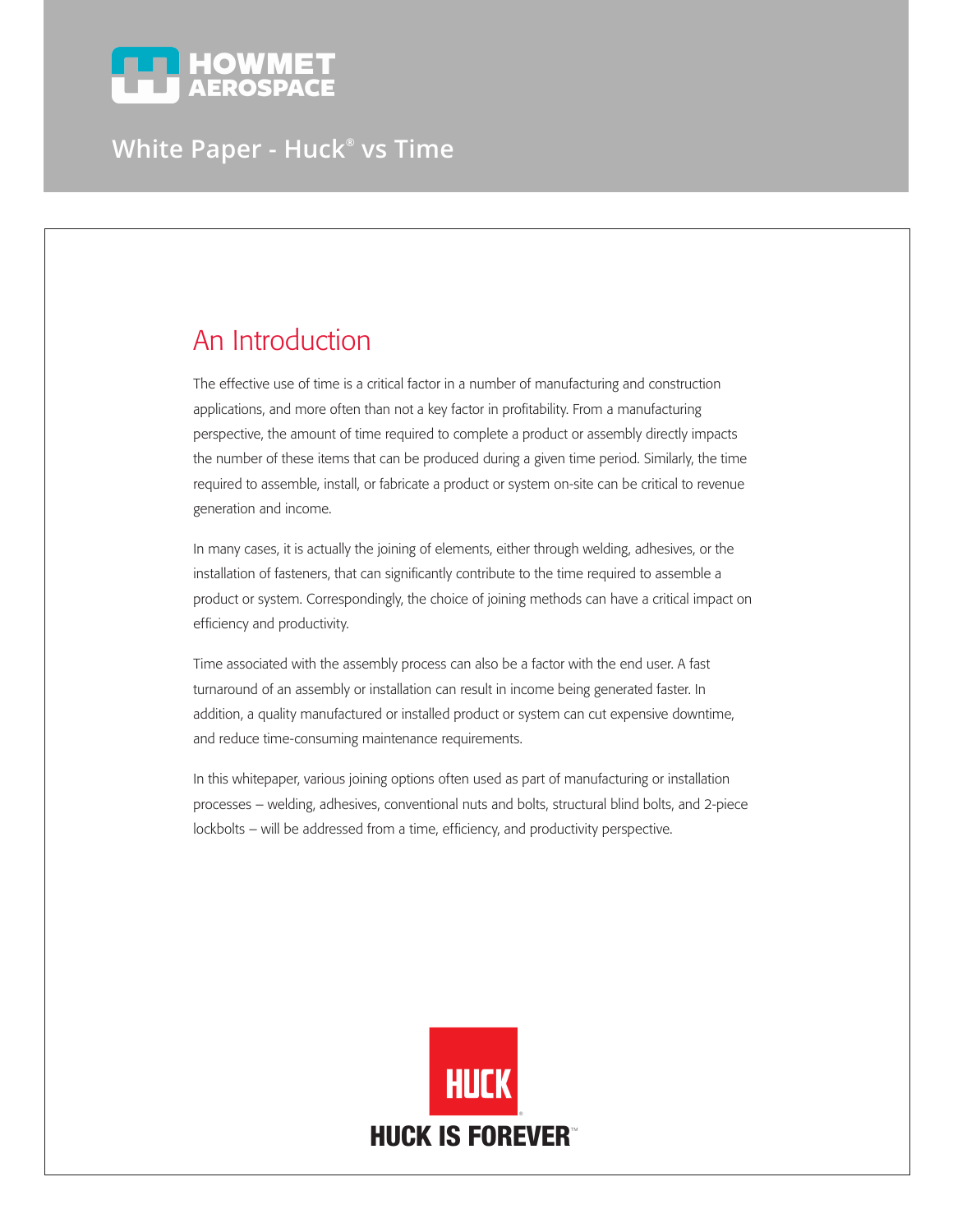# **Howmet Fastening Systems White Paper - Huck® vs Time**

#### **Welding**

For years welding was seen as the only way to ensure the integrity of joints in demanding load-bearing or high-vibration structures. So, companies manufacturing heavy-duty equipment or fabricating/installing large, metal structures continue to employ the universally accepted process of welding joints together.

However, welding-up joints is a time-consuming process. In addition to the actual welding, there is often a significant amount of time associated with surface preparation. Time is also required



for clean up of a welding area, as well. Welding also requires skilled, highly paid, technicians, and there are some industries, such as oil, gas, and alternative energy, where quality welders are often difficult to find and retain.

Another major concern with the welding process is that the heat generated can reduce the overall strength of the metals being joined, and damage critical surface coatings in the process. There are inherent challenges associated with attempting to weld together dissimilar metals or pieces of varying sizes. Welding also often requires an on-going process of inspection, and if an issue is discovered, the removal and/or rework process can be both problematic and time consuming.

Finally, with welding, there is always the issue of safety. Welding is dirty and dangerous work, with safety being a critical issue in every step of the process. While absolutely necessary, the requirement of ensuring that welding is performed in the safest manner, can also consume a significant amount of time.

#### Adhesives

Just as with welding, the types of materials being joined will greatly determine the efficacy of using adhesives to create a strong bond between materials. For example, aluminum, a popular metal used in various manufacturing or fabrication applications, can be difficult to bond using an epoxy or other adhesive types.

Bonding joints using adhesives can be time consuming, as well. The pieces being joined must be completely clean and free of debris, which requires both time and effort. In addition, the wait for the joint to fully cure, while varying with each application, can eventually consume a great deal of time.

There is also the concern relating to a poorly bonded joint. A wide variety of factors can affect the quality of bonded joints, including the nature of the environment in which the materials to be joined were manufactured or stored, the temperature (as not all adhesives handle extreme heat well), production methods, surface treatments, joint design, and many others. Whatever the cause of a poorly bonded joint, there can be a considerable amount of time lost to QC procedures and reworking of joints.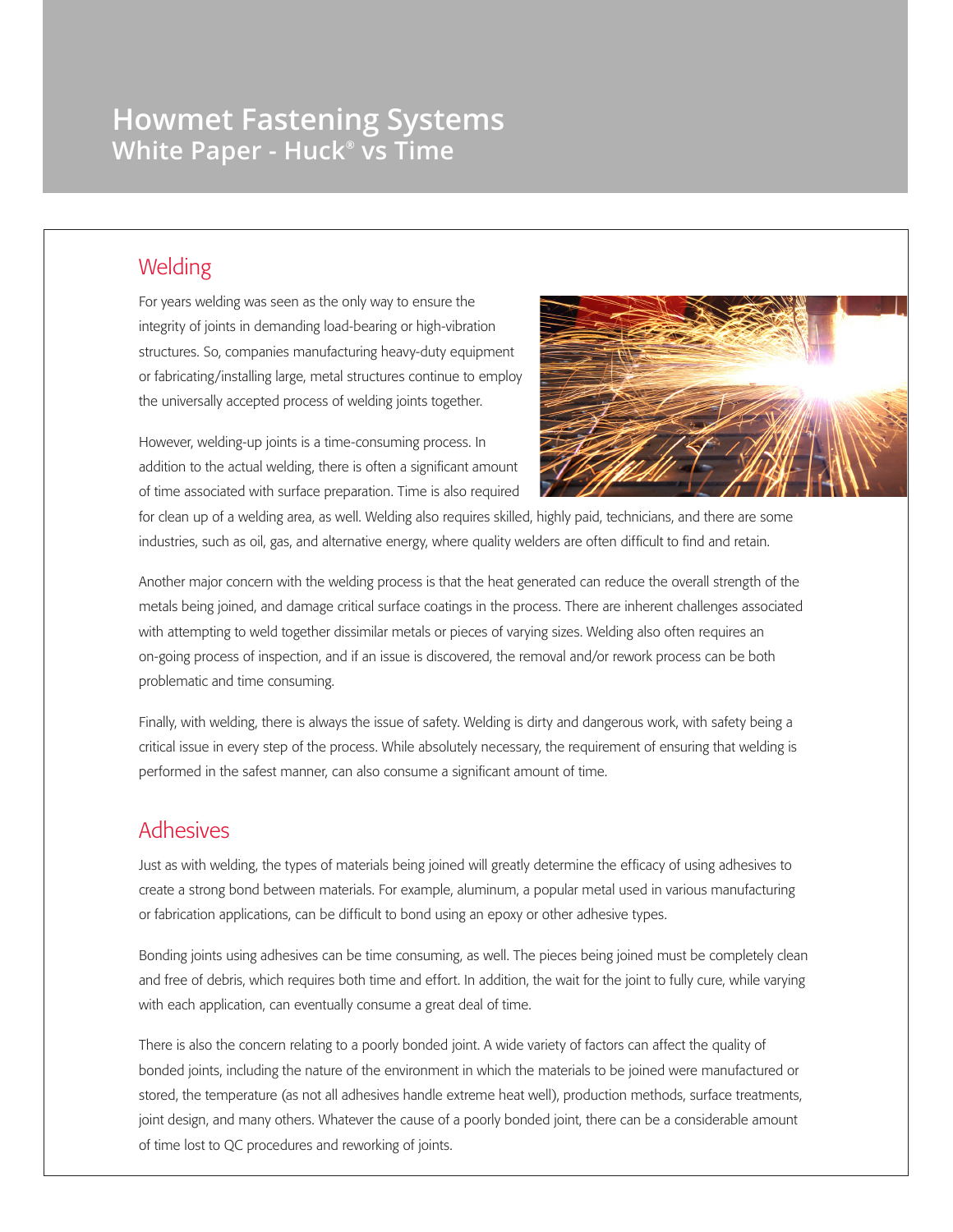## **Howmet Fastening Systems White Paper - Huck® vs Time**

#### Nuts and Bolts

There are a wide range of options available for nuts and bolts, depending on the size of the joint and the demands placed on it. In addition to conventional nuts and bolts, there are a number of locknut and lockwasher options available.

One of the main drawbacks to using nuts and bolts is the time required to install, tighten, and test them. Many nut and bolt combinations require torque for proper installation, a process which can dramatically add to assembly time. For instance, prevailing torque locknuts can require 30 seconds or more to install. In addition, other locking nut and bolt assemblies often include multiple components, and can take well over a minute to install. In addition, these torqued-on nut/ bolt combinations often have to be checked as part of a QC program, adding more time to the process.

## HuckBolt® Lockbolts and Huck® Structural Blind Rivets

Over the past 30 years, HuckBolt® engineered 2-piece lockbolts and Huck® structural blind fasteners from Arconic Fastening Systems and Rings (AFSR) have become the fastening option of choice for a number of demanding applications. Today, advanced 2-piece HuckBolt lockbolts and Huck structural blind fasteners have become the preferred joining method for a wide range of applications where welding, nuts and bolts, and other joining methods were once regularly employed.

One benefit associated with this family of engineered fasteners is that no special training is required for someone to become proficient in installing them. When Huck structural blind rivets and HuckBolt lockbolts are used, there is no need to employ a team of specially trained technicians.

## 2-Piece HuckBolts®

Available in a wide range of materials and in sizes up to 1-3/8", 2-piece HuckBolt lockbolts deliver up to 5 times the overall fatigue strength of conventional nuts and bolts. In addition to providing a high level of reliable clamp performance, HuckBolts also provide a highly vibration-resistant joining option.

> While the "holding power" of HuckBolts is a key characteristic, these lockbolts also offer several important time-saving features. To begin, installation of these fasteners usually requires less than 2 seconds, and special indicator notches on the base of a HuckBolt collar provide a quick visual confirmation of an accurate installation. Additionally, using these advanced fasteners saves time since they never need retightening or re-torqueing, even in the most vibration-intensive application.